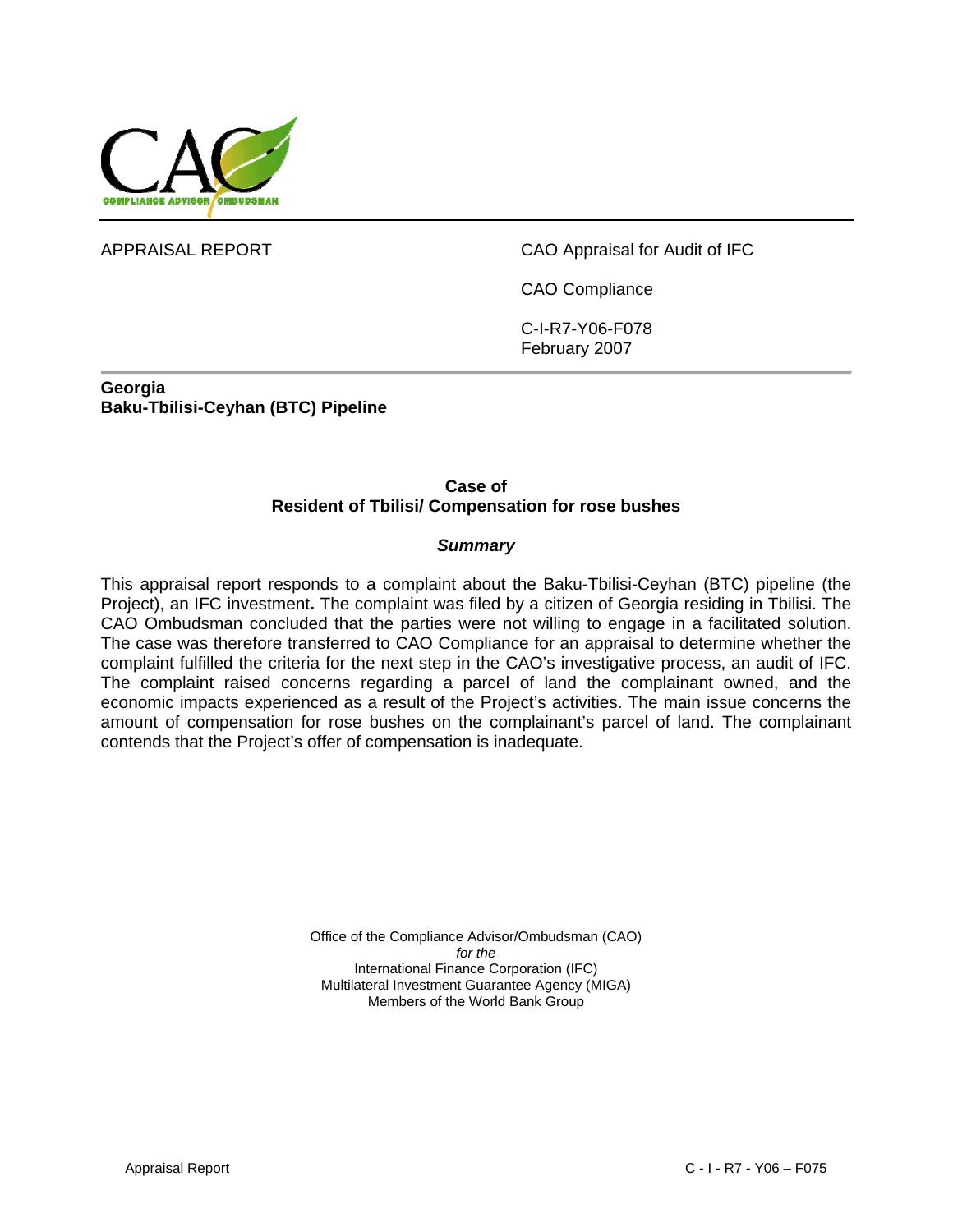

### **Contents**

- 1. Overview of the CAO Compliance Appraisal Process
- 2. Background and Concerns that Led to the Appraisal
- 3. Scope of the Appraisal for an Audit of IFC
- 4. Policy Provisions Identified as Relevant
- 5. CAO Findings
- 6. The CAO Decision

# **About the CAO**

*The CAO's mission is to serve as a fair, trusted, and effective independent recourse mechanism and to improve the environmental and social accountability of IFC and MIGA.* 

The CAO (Office of the Compliance Advisor/Ombudsman) is an independent post that reports directly to the President of the World Bank Group. The CAO reviews complaints from communities affected by development projects undertaken by the two private sector lending arms of the World Bank Group: the International Finance Corporation (IFC) and the Multilateral Investment Guarantee Fund (MIGA).

For more information about the CAO, please visit **www.cao-ombudsman.org**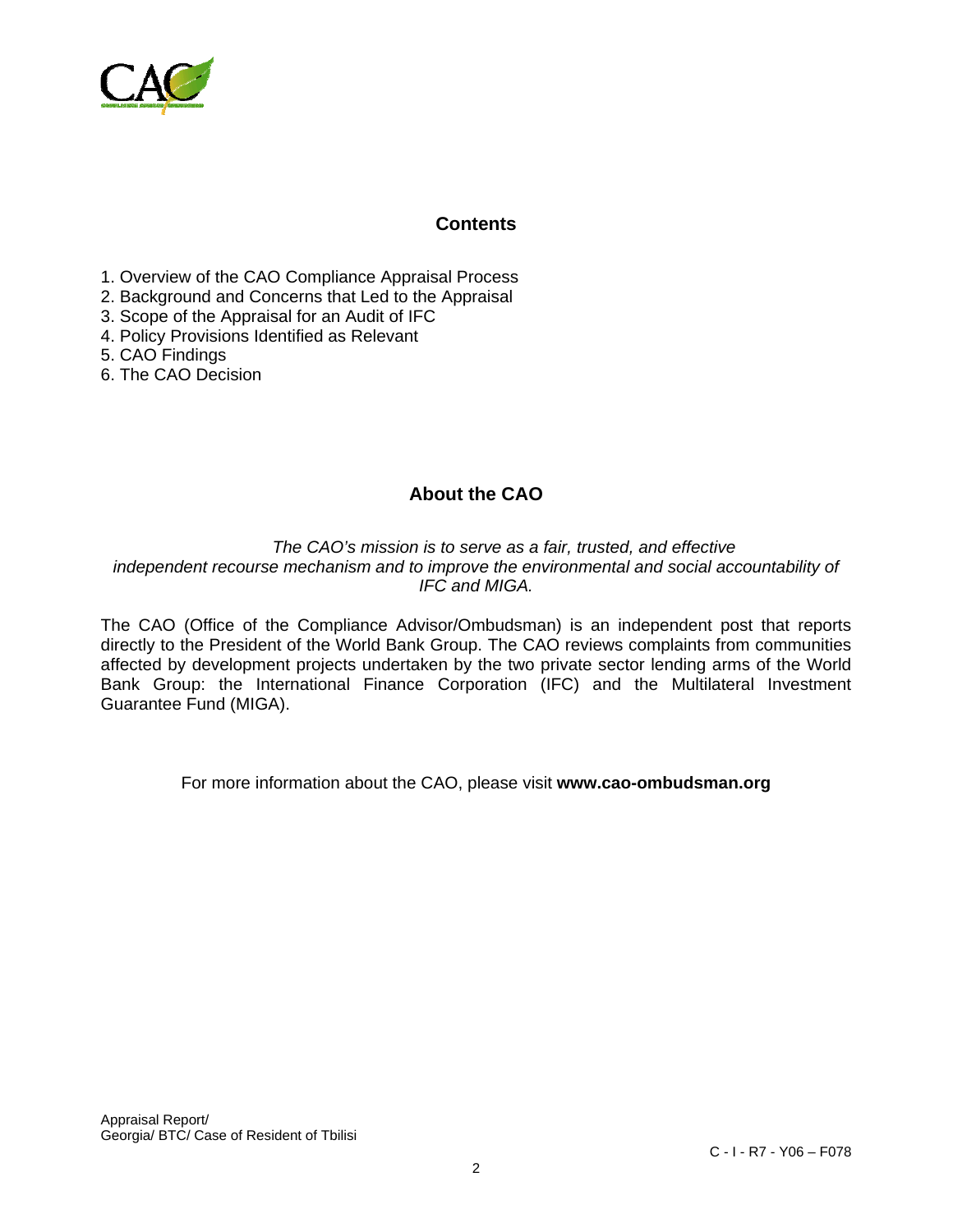

### **1. Overview of the CAO Compliance Appraisal Process**

When the CAO receives a complaint about an IFC or MIGA project, it first refers it to the CAO Ombudsman, which works to respond quickly and effectively to complaints through facilitated settlements, if appropriate. If the CAO Ombudsman concludes that the parties are not willing to reach a facilitated solution, the CAO Vice President has the discretion to request the compliance arm of CAO, CAO Compliance to appraise the concerns raised in the complaint for a compliance audit of IFC or MIGA. Alternatively, a compliance audit can be initiated by request from the President of the World Bank Group or the Senior Management of IFC or MIGA.

A CAO Compliance appraisal is a preliminary investigation to determine whether the CAO should proceed to a compliance audit of IFC or MIGA. Through CAO Compliance appraisals, CAO ensures that compliance audits of IFC or MIGA are initiated only for those cases with substantial concerns regarding social or environmental outcomes.

A compliance audit is concerned with assessing the application of relevant policy provisions and related guidelines and procedures to determine whether IFC and MIGA are in compliance. The primary focus of compliance auditing is on IFC and MIGA, but the role of the sponsor may also be considered.

A compliance audit appraisal, and any audit that ensues, must remain within scope of the original complaint or request. It cannot go beyond the confines of the complaint or request to address other issues. In such cases, the complainant or requestor should consider a new complaint or request.

CAO compliance appraisal will consider how IFC /MIGA assured itself/themselves of compliance with national law, reflecting international legal commitments, along with other audit criteria. The CAO has no authority with respect to judicial processes. The CAO is not an appeals court or a legal enforcement mechanism, nor is the CAO a substitute for international courts systems or court systems in host countries.

The appraisal criteria are set forth in CAO's operational guidelines**.** The criteria are framed as a series of questions to test the value of undertaking a compliance audit of IFC or MIGA. The criteria are as follows:

- Is there evidence (or perceived risk) of adverse social and environmental outcomes that indicates that policy provisions (or other audit criteria) may not have been adhered to?
- Is there evidence of risk of significant adverse social and environmental outcomes that indicates that policy provisions, standards, guidelines, etc., whether or not complied with, have failed to provide an adequate level of protection?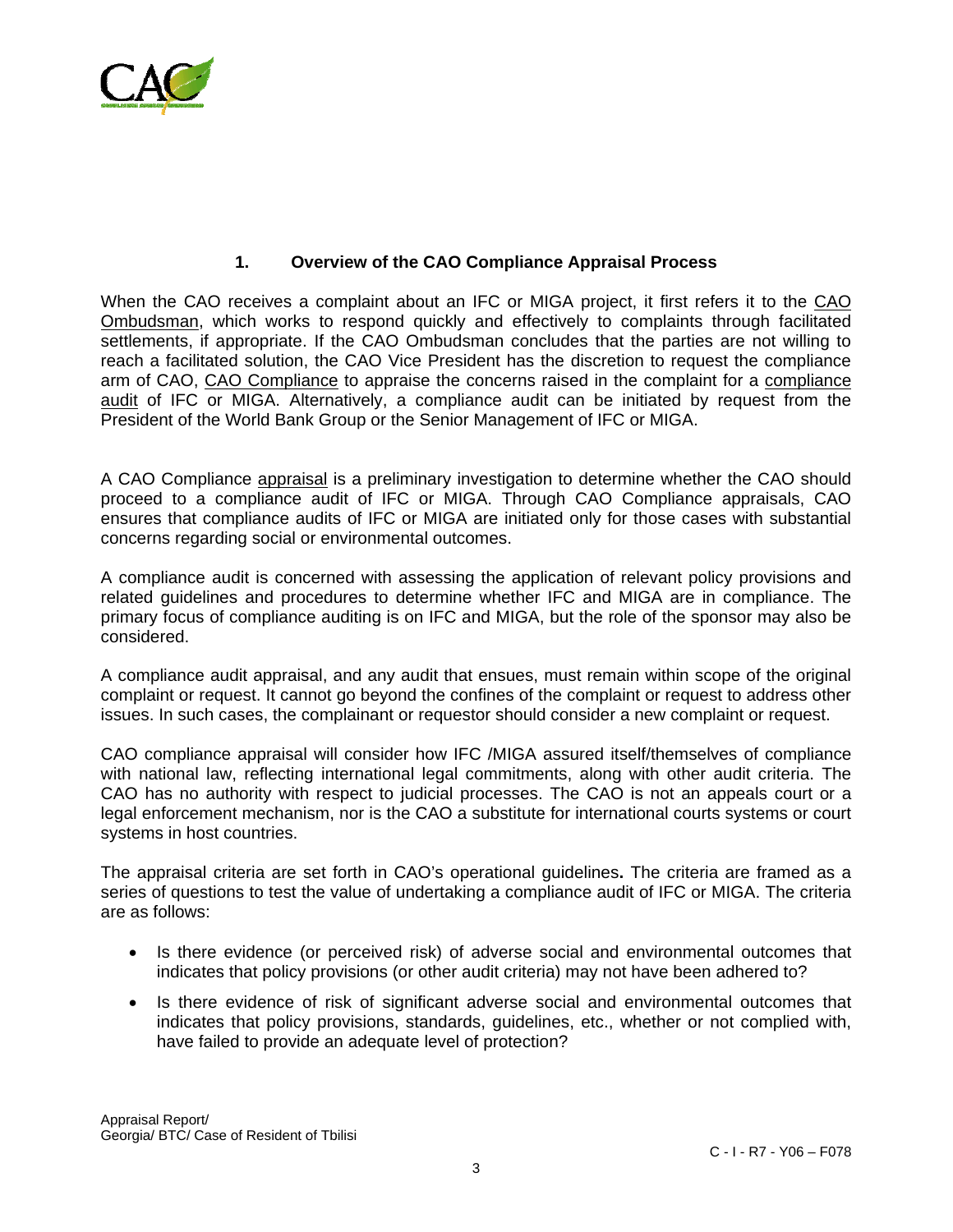

- Is there evidence (or perceived risk) of significant adverse social and environmental outcomes where policy provisions, standards (or other audit criteria) were not thought to be applicable but perhaps should have been applied?
- Is there evidence that the application of some aspect of a policy, standard, guideline or procedure resulted in adverse social and environmental outcomes?
- Can the cause of adverse social and environmental outcomes not be readily identified and corrected through the intervention of the project team without a detailed investigation of the underlying causes or circumstances?
- Could a compliance audit yield information or findings that might better inform the application of policies (or other audit criteria) to future projects?

During appraisal, CAO Compliance holds discussions with the IFC or MIGA project team and other relevant parties to understand the validity of the concerns and to explore whether an audit would be warranted.

After a compliance appraisal has been completed, the CAO can choose only one of two options: to close the case, or to initiate a compliance audit of IFC or MIGA.

The CAO will report and disclose the findings and decision of the CAO compliance appraisal in an appraisal report in order to inform the President of the World Bank Group, the Board, senior management of IFC or MIGA, and the public in writing about its decision.

If the CAO decides to initiate a compliance audit, as a result of the compliance appraisal, the CAO will draw up a terms of reference for the audit in accordance with CAO's operational guidelines.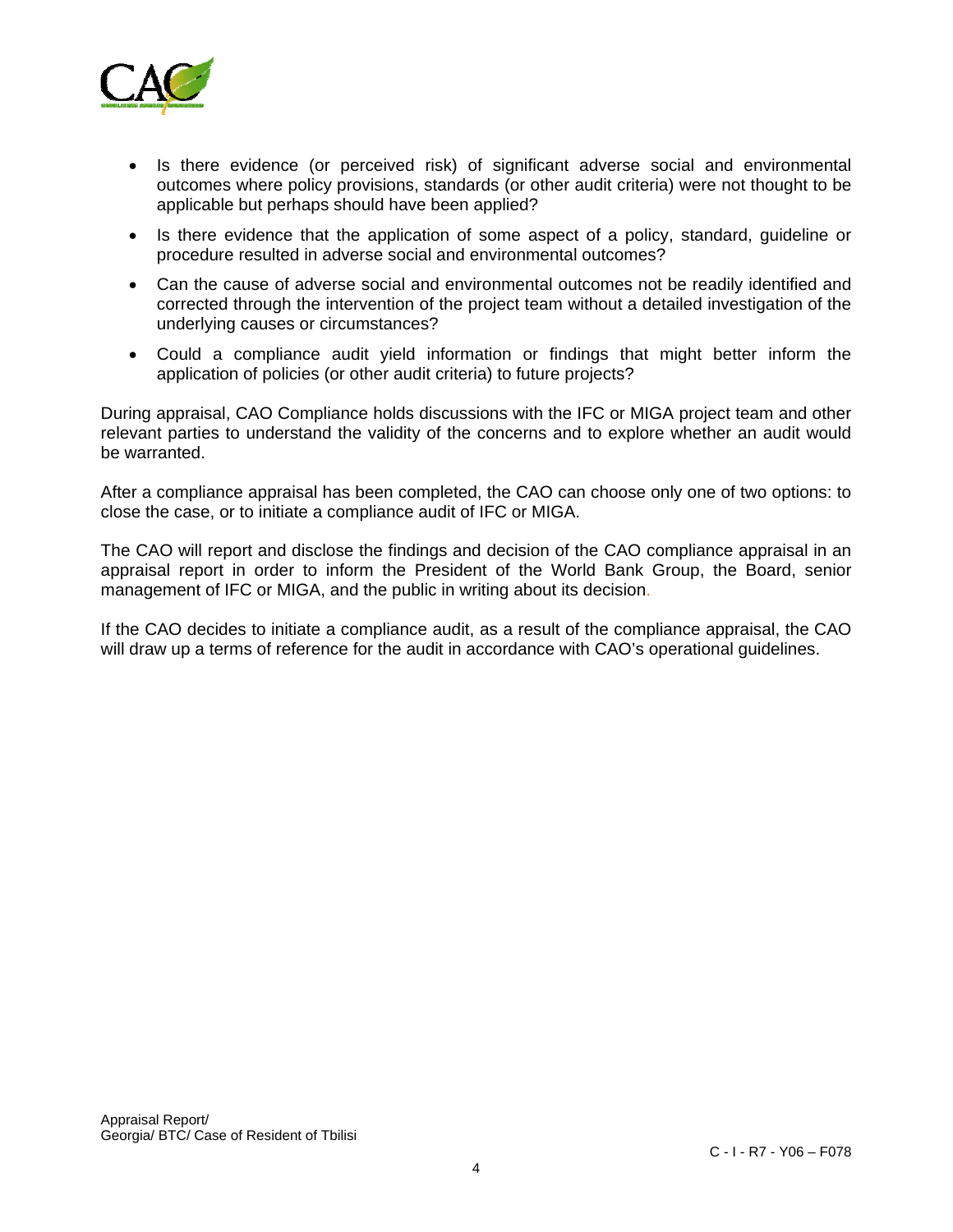

### **2. Background and Concerns that Led to the Appraisal**

1. The 1,760 km Baku–Tbilisi–Ceyhan (BTC) Pipeline, an IFC investment, starts in Azerbaijan at the Sangachal Terminal near Baku, passes through Georgia, and ends in Turkey at a new marine terminal at Ceyhan on the Mediterranean coast.

2. A resident of Tbilisi filed a complaint with CAO Ombudsman dated June 12, 2006, regarding a parcel of land the complainant owned, and the economic impacts experienced as a result of the Project's activities.

3. In the complaint and subsequent correspondence, the complainant contends that the Project's offer of [1](#page-4-0)9,120  $GEL<sup>1</sup>$  for use of the land during construction and damage to property on the land is inadequate compensation and an incorrect calculation based on the "Guidelines for Land Acquisition and Compensation in Georgia," which is a part of the Resettlement Action Plan (RAP) for the project. He claims that he should be compensated in the amount of 5[2](#page-4-1)7,679 GEL.<sup>2</sup> To date, the complainant has refused to accept any payment from the Project.

| 2006        |                                                                                                                                  |
|-------------|----------------------------------------------------------------------------------------------------------------------------------|
| June 12     | The resident files a complaint with the CAO.                                                                                     |
|             | The CAO Ombudsman finds that the stakeholders are unwilling to engage further<br>in a process of facilitated dispute resolution. |
| August 31   | CAO Compliance received the case for appraisal                                                                                   |
| December 18 | CAO Compliance receives the last clarification from the involved parties.                                                        |

<span id="page-4-0"></span> 1 Letter from the Project (BTC Co.) to the complainant dated May 20, 2006.

<span id="page-4-1"></span><sup>&</sup>lt;sup>2</sup> Letter to the Project (BTC Co.) from the complainant dated May 20, 2006.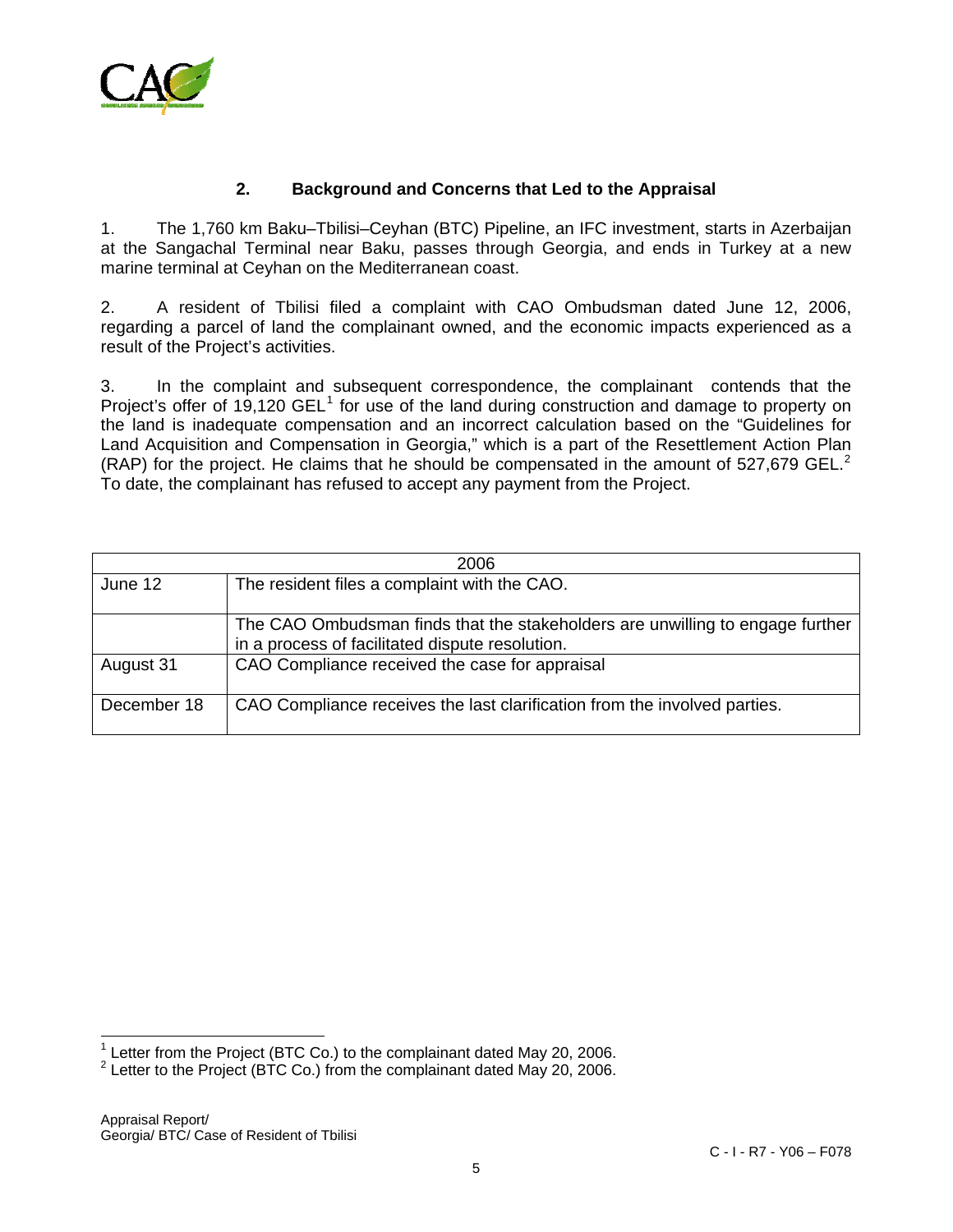

## **3. Scope of the Appraisal for an Audit of IFC**

4. The dispute concerns the amount of compensation for rose bushes on the complainant's parcel of land. The complainant has raised specific issues regarding the method of calculation and amount of compensation.

5. The Complainant contends that the Project's compensation to him should include compensation for his rose bushes based on expected rose output during the three-year life expectancy of the rose bushes he planted, and current market price for each rose, for total amount of 527,679 GEL. $3$ 

6. The Project has made an offer based upon land value at project rates, plus the estimated replacement value of the rose bushes removed during preparation of the pipeline construction corridor. The Project has not offered to compensate for the expected rose output.

7. The Project states that the complainant purchased the land by offering the former landowners a slightly higher price than offered by the Project, and that the Complainant purchased the parcel in the full knowledge that it would be required for pipeline construction. The Project further states that the complainant planted the construction corridor with sub-standard rose bushes, in an area inappropriate for any sort of horticultural activity. It is the Project's view that the complainant deliberately placed himself "in harm's way" in order to claim unsupportable amounts of compensation. The Project is therefore not prepared to follow the provisions in RAP, as these provisions were created in good faith and thus should not apply to this case.

8. The Project obtained the compulsory rights to construct and operate the pipelines across the Complainant's land by means of an application for Necessary Right of Way (NROW). The Project was awarded NROW, which gave rights of access to the land in question. The Project did not use eminent domain law to obtain the rights to construct and operate the pipelines across the complainant's land.

9. The Project believes that it made a reasonable formal offer to the Complainant for his genuine losses by making him an offer based upon land value at project rates, plus the estimated replacement value of the rose bushes removed. To the Project's knowledge, there is no court verdict in relation to any amount of alternative compensation. The Project states that the original offer made by the Project to the complainant remains open, should he wish to accept it.

10. The complainant states that he should be compensated in accordance with the provisions in the RAP. The complainant further disagrees with the Project and states that his rose bushes were not substandard, and that the area is appropriate for this kind of activity. According to the complainant, he submitted an appeal to the Tbilisi regional court on July 23, 2004 and another appeal to an unnamed regional court along with 35 other complainants at a later unspecified date.<sup>[4](#page-5-1)</sup> According to the complainant, the appeals did not change the courts' verdict. The Complainant claims the courts in Georgia are biased toward the Project and unfair.

 $\overline{\phantom{a}}$  $3$  Complaint letter to CAO dated June 12, 2006 and letter to the Project (BTC Co.) dated April 20, 2006

<span id="page-5-1"></span><span id="page-5-0"></span> $4$  Claims made by the Complainant in his letter to the Project (BTC Co.) dated April 20, 2006.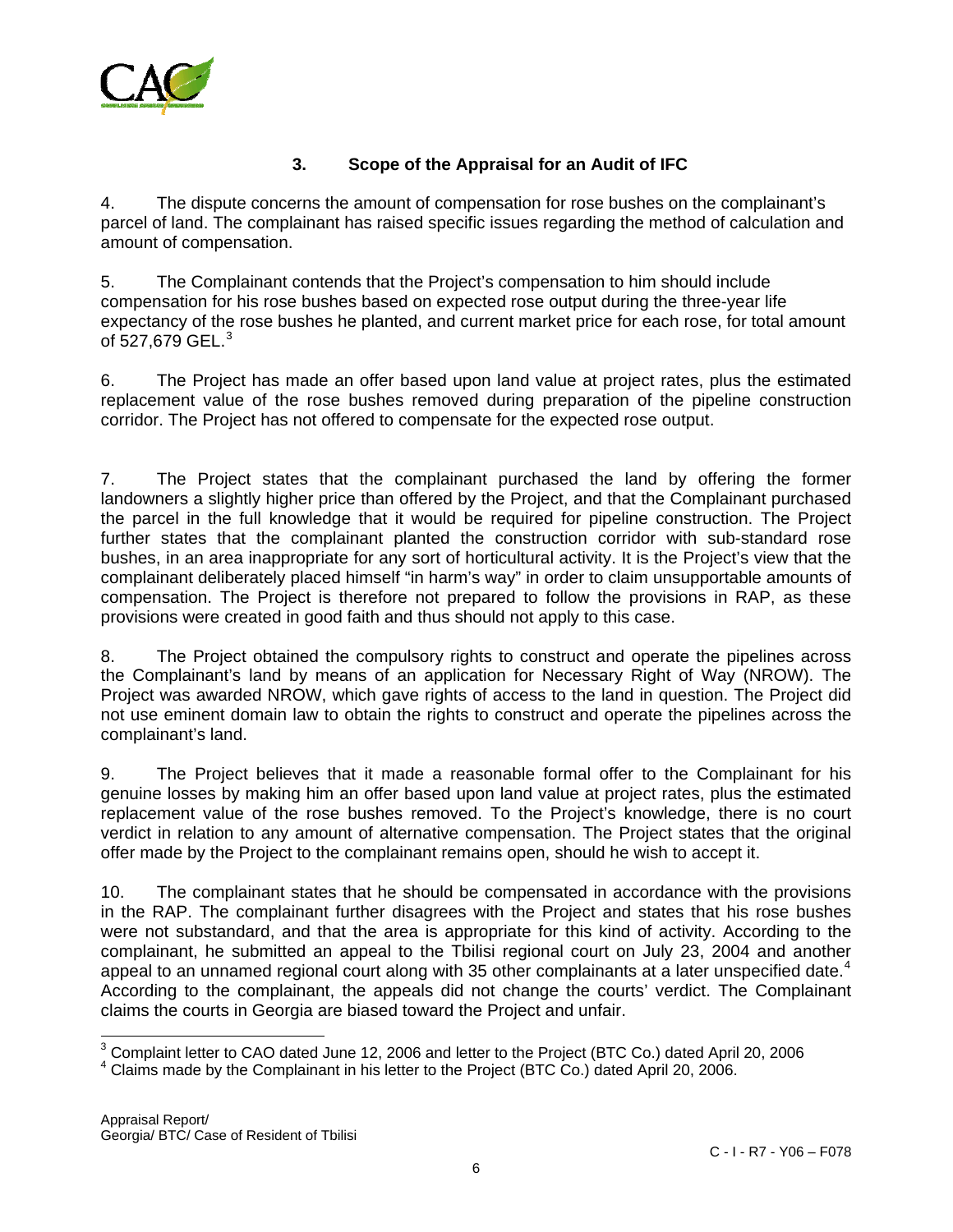

# **4. Policy Provisions Identified as Relevant**

11. From a CAO Compliance perspective, the question is how has IFC assured itself that the concerns of project-affected people are addressed, and that they are compensated in a way that meets IFC's overall policy objectives. In order for IFC to assure itself of this, provisions are given in the Resettlement Action Plan (RAP) Georgia, Annex I, p.8 (*Guide to Land Acquisition and Compensation, GLAC)*) and in the Necessary Right of Way (NROW), which is part of the Georgian civil code. The RAP provisions are there to protect the interests of landowners and users who suffer a genuine and unavoidable loss as a result of pipeline construction. The RAP further states that if negotiations remain unsuccessful, then the Project (BTC Co.) will enter into an eminent domain process with that landowner. According to RAP, compensation for perennial plants/trees will be made based on the gross market value, equal to the income a farmer would make from the plant/tree by selling the crops at market.

12. Necessary Right of Way (NROW), which is part of the Georgian civil code, is not discussed in the RAP. Under the provisions of NROW, where the parties cannot agree on the amount of compensation applicable, it is the responsibility of the courts to decide upon the amount of compensation. It is the Complainant in this case who must apply to the courts to determine compensation amounts, not the Project (BTC Co.)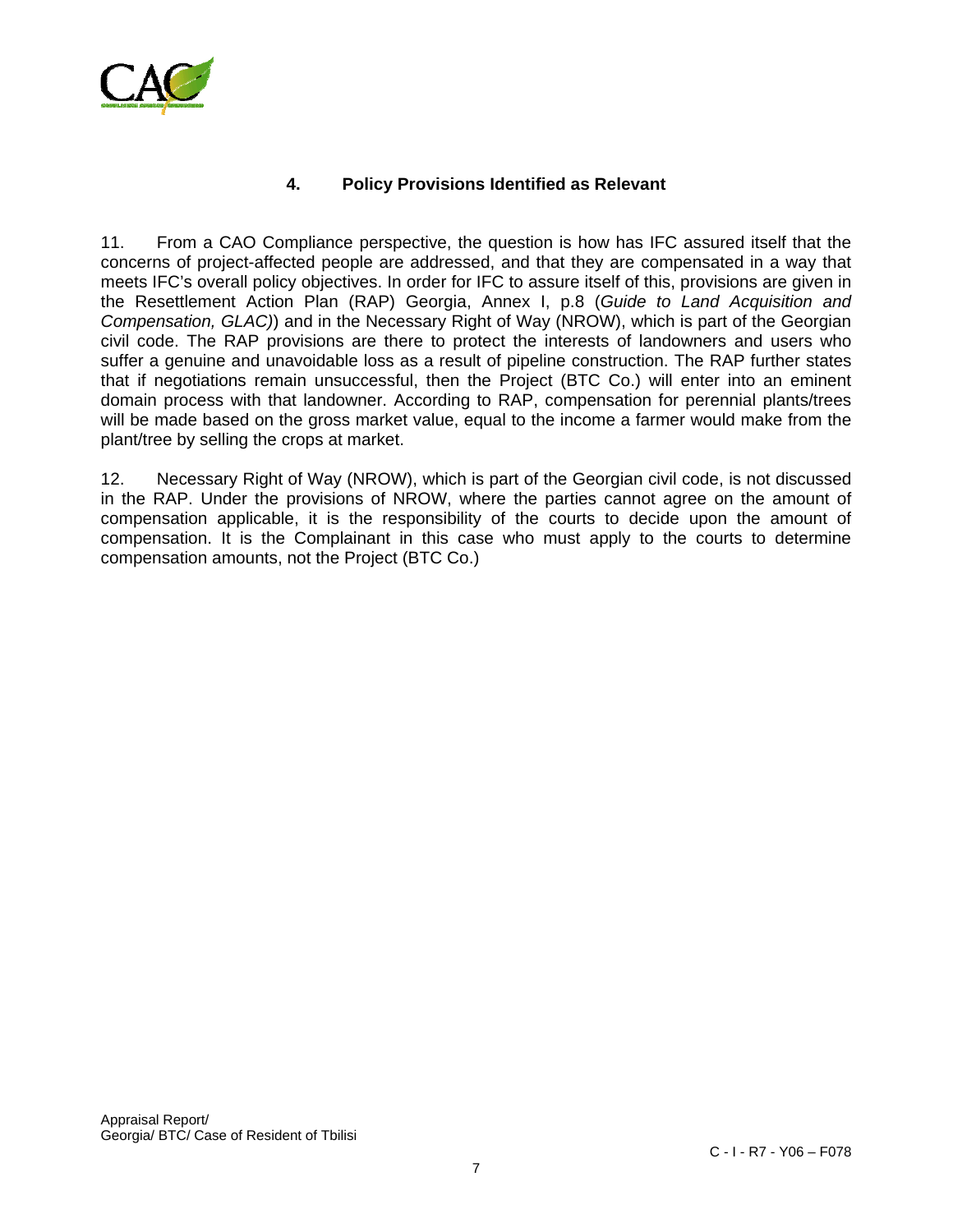

# **5. CAO Findings**

13. The parties do not dispute the facts, other than the suitability of the land for growing roses for commercial sale. The core of the dispute in this case is therefore whether the Resettlement Action Plan should apply when one party claims that the other did not enter in good faith.

14. The CAO sees no indications that the Resettlement Action Plan has failed in providing provisions in this case, or that IFC has failed in assuring itself that the provisions were followed.

15. The CAO sees no indications that the Project have not followed the provisions stated.

15. The CAO is not an appeals court or a substitute for national court systems in the land of operation.

16. The CAO does conclude that the Project has followed the provisions in the national legislation. The provisions in the national legislation are in this case not contradictory to IFC's policy provisions.